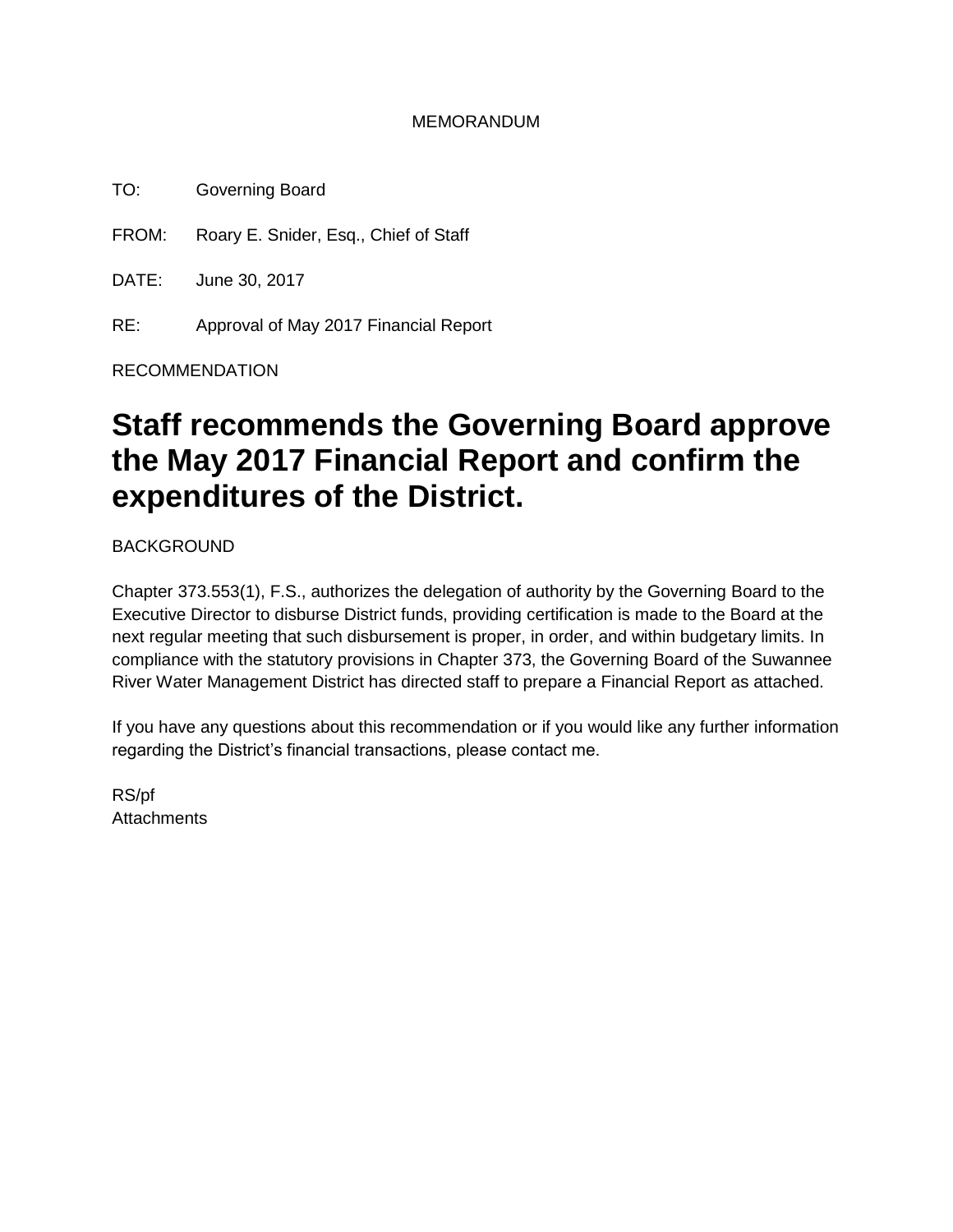### **Suwannee River Water Management District Cash Report May 2017**

| <b>Financial Institution/Account</b>  | <b>Monthly</b><br><b>Interest</b> | <b>Interest</b><br>Rate % | <b>Closing</b><br><b>Balance</b> |
|---------------------------------------|-----------------------------------|---------------------------|----------------------------------|
| <b>First Federal Permit Fee</b>       | \$0.00                            | 0%                        | \$70,010.68                      |
| <b>First Federal Accounts Payable</b> |                                   |                           | \$35,000.00                      |
| <b>First Federal Depository</b>       | \$47.12                           | $0\%$                     | \$442,445.16                     |
| <b>SPIA</b>                           | \$61,365.95                       | 1.45%                     | \$49,451,032.14                  |
| TOTAL                                 | \$61,413.07                       |                           | \$49,998,487.98                  |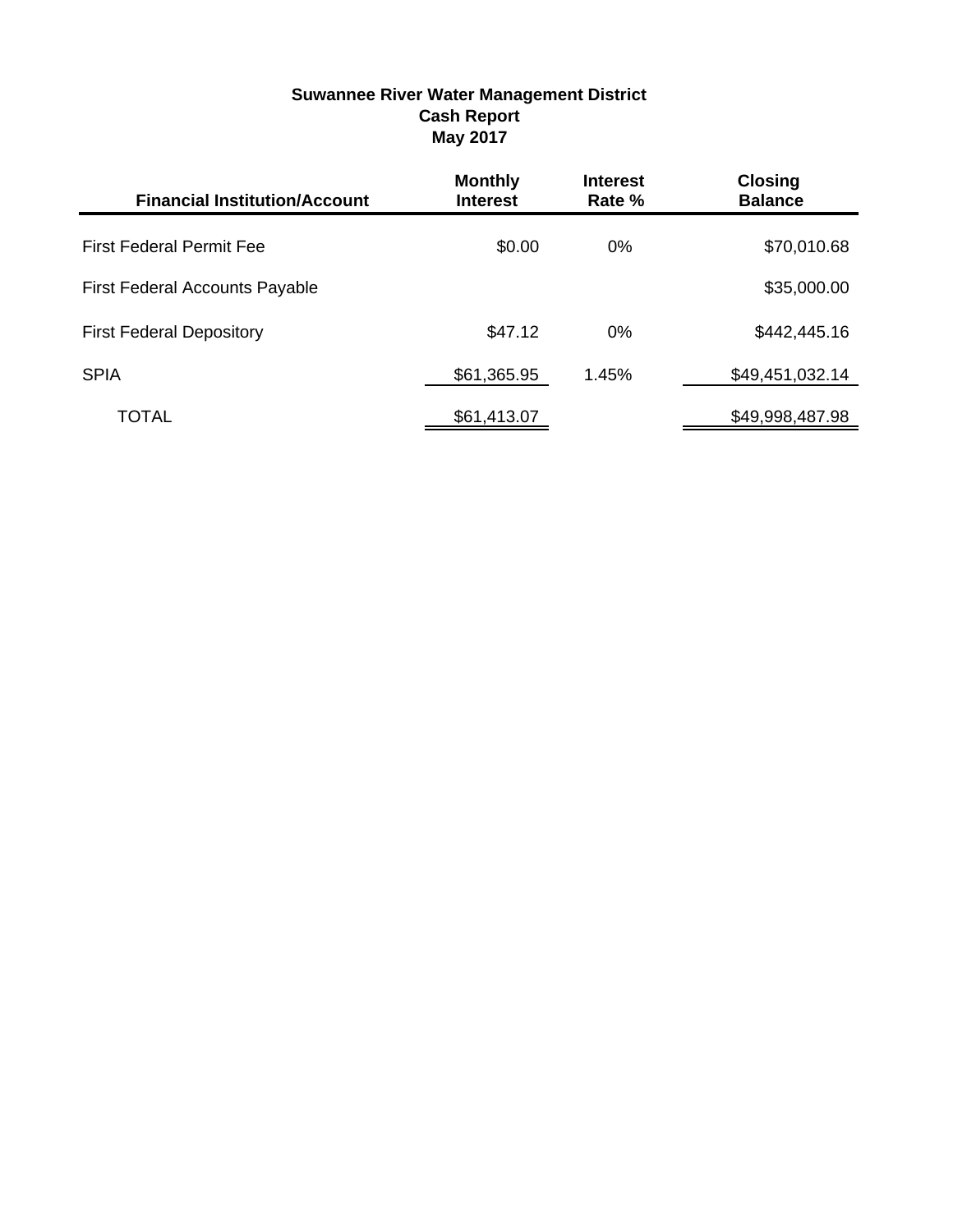#### **Suwannee River Water Management District Statement of Sources and Uses of Funds For the Month ending May 31, 2017 (Unaudited)**

|                            | <b>Current</b><br><b>Budget</b> |    | <b>Actuals</b><br>Through<br>5/31/2017 |      | Variance<br>(Under)/Over<br><b>Budget</b> | <b>Actuals As A</b><br>% of Budget |
|----------------------------|---------------------------------|----|----------------------------------------|------|-------------------------------------------|------------------------------------|
| <b>Sources</b>             |                                 |    |                                        |      |                                           |                                    |
| Ad Valorem Property Taxes  | \$<br>5.727.117                 | S  | 5.371.724 \$                           |      | (355, 393)                                | 94%                                |
| Intergovernmental Revenues | \$<br>45,887,078                | S  | 7,850,382                              | - \$ | (38,036,696)                              | 17%                                |
| Interest on Invested Funds | \$<br>244.137 \$                |    | 402.140 \$                             |      | 158,003                                   | 165%                               |
| License and Permit Fees    | \$<br>120,000                   | \$ | 114,351 \$                             |      | (5,649)                                   | 95%                                |
| Other                      | \$<br>988,488                   | \$ | 799,037                                | - \$ | (189, 451)                                | 81%                                |
| <b>Fund Balance</b>        | \$<br>19,001,834                |    | ۰                                      | S.   | (19,001,834)                              | 0%                                 |
| <b>Total Sources</b>       | \$<br>71,968,654                |    | 14,537,634                             | S    | (57, 431, 020)                            | 20%                                |

|                                              | <b>Current</b> |      |                     |      |                     |      | Available     |           |                         |
|----------------------------------------------|----------------|------|---------------------|------|---------------------|------|---------------|-----------|-------------------------|
|                                              | <b>Budget</b>  |      | <b>Expenditures</b> |      | <b>Encumbrances</b> |      | <b>Budget</b> | %Expended | %Obligated <sup>2</sup> |
| <b>Uses</b>                                  |                |      |                     |      |                     |      |               |           |                         |
| Water Resources Planning and Monitoring      | 10.685.707     |      | 3,117,803           |      | 49.700              |      | 7.518.203     | 29%       | 30%                     |
| Acquisition, Restoration and Public Works    | 53.580.536 \$  |      | 3.014.411           | - S  | 22,431              | -S   | 50.543.694    | 6%        | 6%                      |
| Operation and Maintenance of Lands and Works | 4.680.671      | - \$ | 1,364,248           | - \$ | 91,093              | - \$ | 3.225.329     | 29%       | 31%                     |
| Regulation                                   | 1.367.953 \$   |      | 618.719             | - \$ | $2,488$ \$          |      | 746.746       | 45%       | 45%                     |
| Outreach                                     | 228,202 \$     |      | 89,061              | - SS | $\sim$              | \$.  | 139.141       | 39%       | 39%                     |
| Management and Administration                | 1.425.585 \$   |      | 970,534             |      | 5.189               |      | 449,863       | 68%       | 68%                     |
| <b>Total Uses</b>                            | 71.968.654     |      | 9,174,777           |      | 170.901             |      | 62.622.976    | 13%       | 13%                     |

 $1$  Encumbrances represent unexpended balances of open purchase orders.

 $^2$  Represents the sum of expenditures and encumbrances as a percentage of the available budget.

This financial statement is prepared as of May 31, 2017 and covers the interim period since the most recent audited financial statements.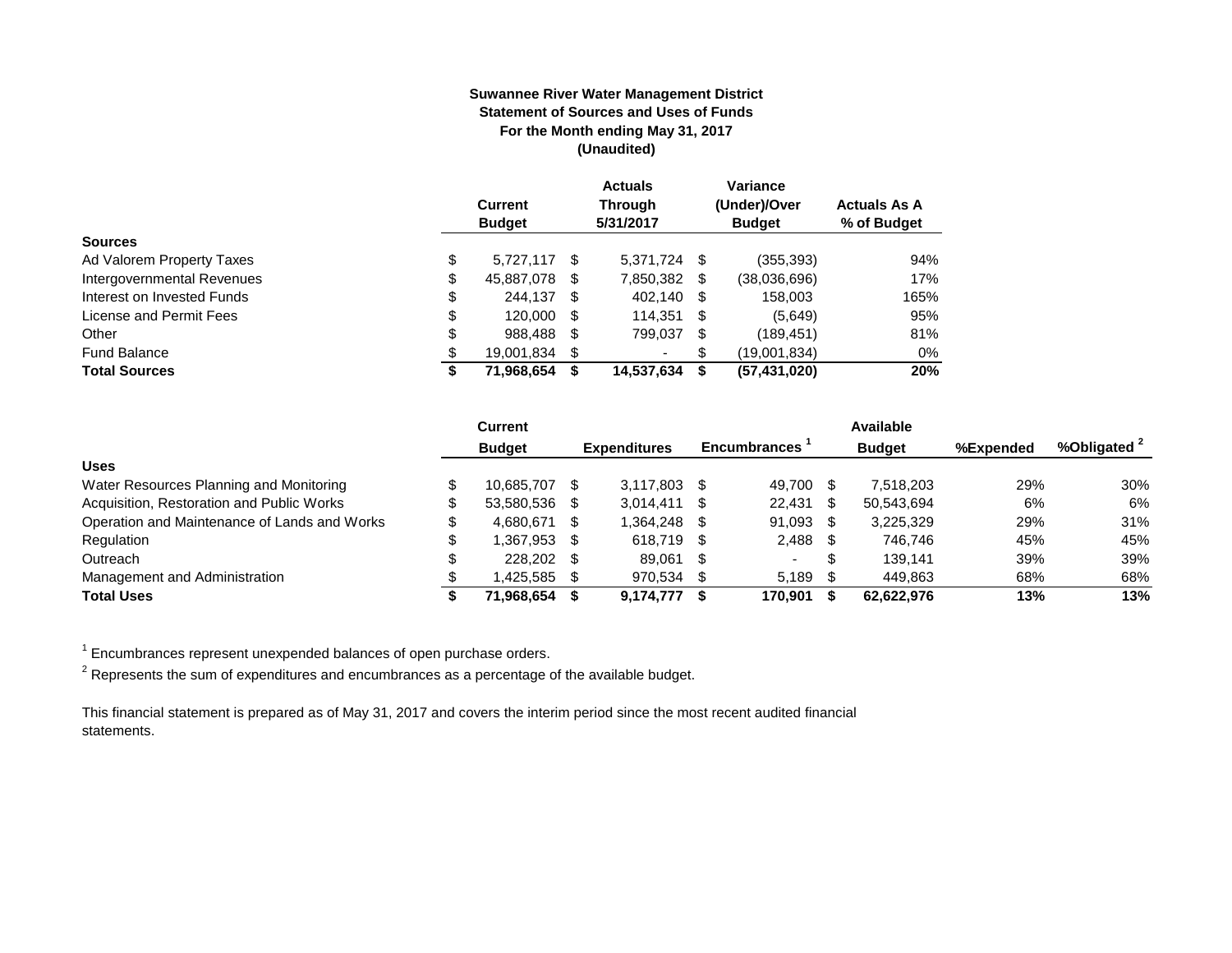# **STATEMENT OF ACTIVITY - REVENUE AND EXPENSE ROLLUP (UNAUDITED)**

| May 31, 2017 |  |
|--------------|--|
|--------------|--|

|                                                  | $Y-T-D$       |               | <b>ANNUAL</b> |
|--------------------------------------------------|---------------|---------------|---------------|
| Recap of All Funds                               | <b>ACTUAL</b> | ENCUM.        | <b>BUDGET</b> |
| <b>REVENUES</b>                                  |               |               |               |
| <b>TOTAL REVENUES</b>                            | 14,537,634.20 | 0.00          | 71,968,654.00 |
| <b>EXPENDITURES</b>                              |               |               |               |
| <b>TOTAL SALARIES AND BENEFITS</b>               | 3,286,013.16  | 0.00          | 6,054,678.67  |
| <b>TOTAL CONTRACTUAL SERVICES</b>                | 3,695,566.20  | 24,918.56     | 34,270,973.96 |
| <b>TOTAL OPERATING EXPENSES</b>                  | 581,923.01    | 55,179.33     | 1,164,795.00  |
| <b>TOTAL CAPITAL OUTLAY</b>                      | 59,014.12     | 90,803.22     | 215,076.00    |
| <b>TOTAL FIXED CAPITAL OUTLAY</b>                | 618,386.37    | 0.00          | 7,973,236.00  |
| <b>TOTAL INTERAGENCY EXPENSES</b>                | 933,874.33    | 0.00          | 22,289,894.08 |
| <b>TOTAL EXPENDITURES</b>                        | 9,174,777.19  | 170,901.11    | 71,968,653.71 |
| <b>EXCESS REVENUES OVER (UNDER) EXPENDITURES</b> | 5,362,857.01  | (170, 901.11) | 0.29          |
|                                                  | <u>Y-T-D</u>  |               | <b>ANNUAL</b> |
| Fund 01: General Fund                            | <b>ACTUAL</b> | ENCUM.        | <b>BUDGET</b> |
| <b>REVENUES</b>                                  |               |               |               |
| <b>TOTAL REVENUES</b>                            | 8,499,028.35  | 0.00          | 12,082,551.00 |
| <b>EXPENDITURES</b>                              |               |               |               |
| <b>TOTAL SALARIES AND BENEFITS</b>               | 2,797,434.20  | 0.00          | 5,246,012.49  |
| <b>TOTAL CONTRACTUAL SERVICES</b>                | 1,057,024.94  | 2,487.76      | 4,613,841.00  |
| <b>TOTAL OPERATING EXPENSES</b>                  | 402,893.22    | 43,663.92     | 792,714.00    |
| <b>TOTAL CAPITAL OUTLAY</b>                      | 12,444.20     | 11,225.22     | 92,032.00     |
| <b>TOTAL FIXED CAPITAL OUTLAY</b>                | 0.00          | 0.00          | 0.00          |
| <b>TOTAL INTERAGENCY EXPENSES</b>                | 356,020.97    | 0.00          | 1,337,952.00  |
| <b>TOTAL EXPENDITURES</b>                        | 4,625,817.53  | 57,376.90     | 12,082,551.49 |
| <b>EXCESS REVENUES OVER (UNDER) EXPENDITURES</b> | 3,873,210.82  | (57,376.90)   | (0.49)        |
|                                                  | <u>Y-T-D</u>  |               | <u>ANNUAL</u> |
| Fund 02: Emergency Operations                    | <b>ACTUAL</b> | ENCUM.        | <b>BUDGET</b> |
| <b>REVENUES</b>                                  |               |               |               |
| <b>TOTAL REVENUES</b>                            | 0.00          | 0.00          | 0.00          |
| <b>EXPENDITURES</b>                              |               |               |               |
| <b>TOTAL SALARIES AND BENEFITS</b>               | 16,496.86     | 0.00          | 0.00          |
| <b>TOTAL CONTRACTUAL SERVICES</b>                | 0.00          | 0.00          | 0.00          |
| <b>TOTAL OPERATING EXPENSES</b>                  | 0.00          | 0.00          | 0.00          |
| <b>TOTAL CAPITAL OUTLAY</b>                      | 0.00          | 0.00          | 0.00          |
| <b>TOTAL FIXED CAPITAL OUTLAY</b>                | 0.00          | 0.00          | 0.00          |
| <b>TOTAL INTERAGENCY EXPENSES</b>                | 0.00          | 0.00          | 0.00          |
| <b>TOTAL EXPENDITURES</b>                        | 16,496.86     | 0.00          | 0.00          |
| <b>EXCESS REVENUES OVER (UNDER) EXPENDITURES</b> | (16,496.86)   | 0.00          | 0.00          |

 *\*Salaries associated with Hurricane Hermine; applied for FEMA reimbursement*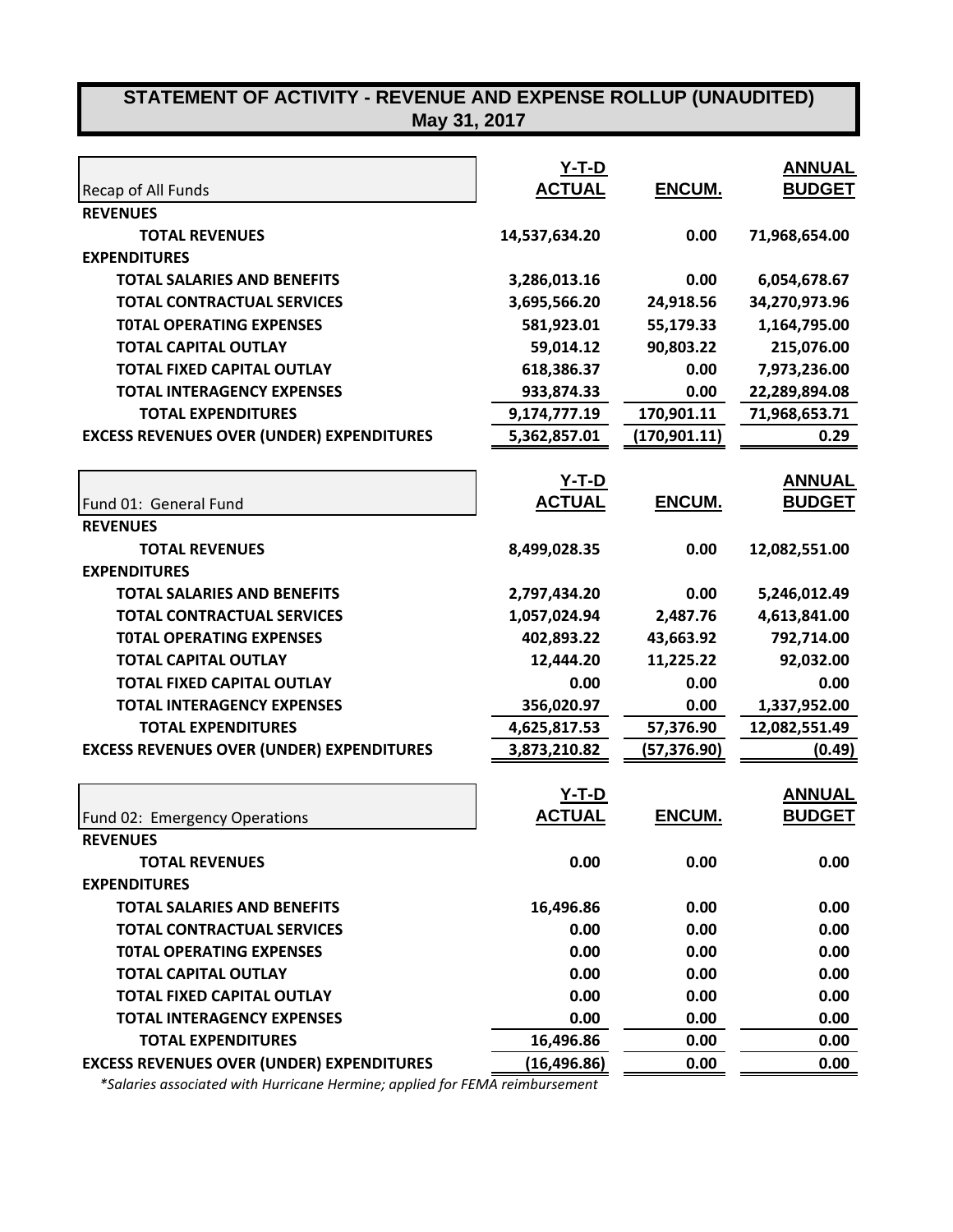| STATEMENT OF ACTIVITY - REVENUE AND EXPENSE ROLLUP (UNAUDITED)<br>May 31, 2017 |                               |             |                                |  |  |
|--------------------------------------------------------------------------------|-------------------------------|-------------|--------------------------------|--|--|
| Fund 05: Middle Suwannee                                                       | <u>Y-T-D</u><br><b>ACTUAL</b> | ENCUM.      | <b>ANNUAL</b><br><b>BUDGET</b> |  |  |
| <b>REVENUES</b>                                                                |                               |             |                                |  |  |
| <b>TOTAL REVENUES</b>                                                          | 4,209.87                      | 0.00        | 589,083.00                     |  |  |
| <b>EXPENDITURES</b>                                                            |                               |             |                                |  |  |
| <b>TOTAL SALARIES AND BENEFITS</b>                                             | 0.00                          | 0.00        | 0.00                           |  |  |
| <b>TOTAL CONTRACTUAL SERVICES</b>                                              | 4,209.87                      | 22,729.30   | 589,083.00                     |  |  |
| <b>TOTAL OPERATING EXPENSES</b>                                                | 0.00                          | 0.00        | 0.00                           |  |  |
| <b>TOTAL CAPITAL OUTLAY</b>                                                    | 0.00                          | 0.00        | 0.00                           |  |  |
| <b>TOTAL FIXED CAPITAL OUTLAY</b>                                              | 0.00                          | 0.00        | 0.00                           |  |  |
| <b>TOTAL INTERAGENCY EXPENSES</b>                                              | 0.00                          | 0.00        | 0.00                           |  |  |
| <b>TOTAL EXPENDITURES</b>                                                      | 4,209.87                      | 22,729.30   | 589,083.00                     |  |  |
| <b>EXCESS REVENUES OVER (UNDER) EXPENDITURES</b>                               | 0.00                          | (22,729.30) | 0.00                           |  |  |
|                                                                                | <u>Y-T-D</u>                  |             | <b>ANNUAL</b>                  |  |  |
| Fund 06: Springs Appropriation                                                 | <b>ACTUAL</b>                 | ENCUM.      | <b>BUDGET</b>                  |  |  |
| <b>REVENUES</b>                                                                |                               |             |                                |  |  |
| <b>TOTAL REVENUES</b>                                                          | 596,576.02                    | 0.00        | 31,647,104.00                  |  |  |
| <b>EXPENDITURES</b>                                                            |                               |             |                                |  |  |
| <b>TOTAL SALARIES AND BENEFITS</b>                                             | 1,680.92                      | 0.00        | 0.00                           |  |  |
| <b>TOTAL CONTRACTUAL SERVICES</b>                                              | 622,314.80                    | 0.00        | 18,387,989.20                  |  |  |
| <b>TOTAL OPERATING EXPENSES</b>                                                | 5,771.50                      | 0.00        | 0.00                           |  |  |
| <b>TOTAL CAPITAL OUTLAY</b>                                                    | 24,072.00                     | 0.00        | 0.00                           |  |  |
| <b>TOTAL FIXED CAPITAL OUTLAY</b>                                              | 0.00                          | 0.00        | 0.00                           |  |  |
| <b>TOTAL INTERAGENCY EXPENSES</b>                                              | 141,800.00                    | 0.00        | 13,259,114.00                  |  |  |
| <b>TOTAL EXPENDITURES</b>                                                      | 795,639.22                    | 0.00        | 31,647,103.20                  |  |  |
| <b>EXCESS REVENUES OVER (UNDER) EXPENDITURES</b>                               | (199, 063.20)                 | 0.00        | 0.80                           |  |  |

*\*Expenditures to be covered by DEP Reimbursement Grant; reimbursement requested*

|                                                  | Y-T-D         |               | <b>ANNUAL</b> |
|--------------------------------------------------|---------------|---------------|---------------|
| Fund 07: Local Revenue                           | <b>ACTUAL</b> | <b>ENCUM.</b> | <b>BUDGET</b> |
| <b>REVENUES</b>                                  |               |               |               |
| <b>TOTAL REVENUES</b>                            | 105,600.00    | 0.00          | 105,600.00    |
| <b>EXPENDITURES</b>                              |               |               |               |
| <b>TOTAL SALARIES AND BENEFITS</b>               | 0.00          | 0.00          | 0.00          |
| <b>TOTAL CONTRACTUAL SERVICES</b>                | 0.00          | 0.00          | 0.00          |
| <b>TOTAL OPERATING EXPENSES</b>                  | 0.00          | 0.00          | 0.00          |
| <b>TOTAL CAPITAL OUTLAY</b>                      | 0.00          | 0.00          | 0.00          |
| <b>TOTAL FIXED CAPITAL OUTLAY</b>                | 0.00          | 0.00          | 0.00          |
| <b>TOTAL INTERAGENCY EXPENSES</b>                | 105,600.00    | 0.00          | 105,600.00    |
| <b>TOTAL EXPENDITURES</b>                        | 105,600.00    | 0.00          | 105,600.00    |
| <b>EXCESS REVENUES OVER (UNDER) EXPENDITURES</b> | 0.00          | 0.00          | 0.00          |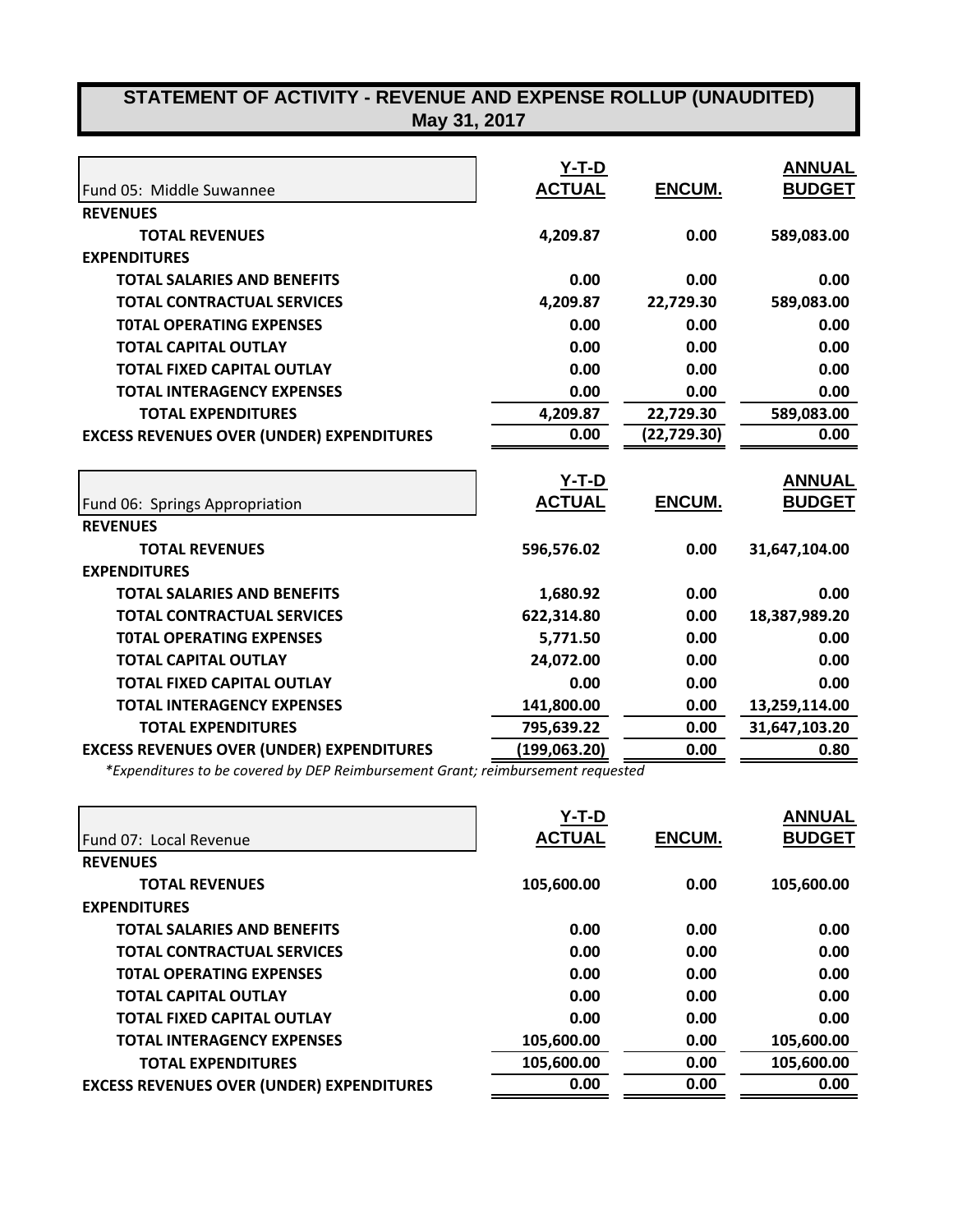| STATEMENT OF ACTIVITY - REVENUE AND EXPENSE ROLLUP (UNAUDITED)<br>May 31, 2017 |               |          |               |
|--------------------------------------------------------------------------------|---------------|----------|---------------|
|                                                                                |               |          |               |
|                                                                                | $Y-T-D$       |          | <b>ANNUAL</b> |
| Fund 08: WMLTF / Springs                                                       | <b>ACTUAL</b> | ENCUM.   | <b>BUDGET</b> |
| <b>REVENUES</b>                                                                |               |          |               |
| <b>TOTAL REVENUES</b>                                                          | 417,851.92    | 0.00     | 703,468.00    |
| <b>EXPENDITURES</b>                                                            |               |          |               |
| <b>TOTAL SALARIES AND BENEFITS</b>                                             | 17,219.42     | 0.00     | 7,458.00      |
| <b>TOTAL CONTRACTUAL SERVICES</b>                                              | 395,632.50    | (298.50) | 657,575.00    |
| <b>TOTAL OPERATING EXPENSES</b>                                                | 0.00          | 0.00     | 0.00          |
| <b>TOTAL CAPITAL OUTLAY</b>                                                    | 0.00          | 0.00     | 0.00          |
| <b>TOTAL FIXED CAPITAL OUTLAY</b>                                              | 0.00          | 0.00     | 0.00          |
| <b>TOTAL INTERAGENCY EXPENSES</b>                                              | 5,000.00      | 0.00     | 38,435.08     |
| <b>TOTAL EXPENDITURES</b>                                                      | 417,851.92    | (298.50) | 703,468.08    |
| <b>EXCESS REVENUES OVER (UNDER) EXPENDITURES</b>                               | 0.00          | 298.50   | (0.08)        |
|                                                                                |               |          |               |
|                                                                                | <u>Y-T-D</u>  |          | <u>ANNUAL</u> |
| Fund 10: Florida Forever & P-2000                                              | <b>ACTUAL</b> | ENCUM.   | <b>BUDGET</b> |
| <b>REVENUES</b>                                                                |               |          |               |
| <b>TOTAL REVENUES</b>                                                          | 100,663.54    | 0.00     | 8,358,000.00  |
| <b>EXPENDITURES</b>                                                            |               |          |               |
| <b>TOTAL SALARIES AND BENEFITS</b>                                             | 0.00          | 0.00     | 0.00          |
| <b>TOTAL CONTRACTUAL SERVICES</b>                                              | 30,758.00     | 0.00     | 0.00          |
| <b>TOTAL OPERATING EXPENSES</b>                                                | 0.00          | 0.00     | 0.00          |
| <b>TOTAL CAPITAL OUTLAY</b>                                                    | 0.00          | 0.00     | 0.00          |
| <b>TOTAL FIXED CAPITAL OUTLAY</b>                                              | 0.00          | 0.00     | 6,358,000.00  |
| <b>TOTAL INTERAGENCY EXPENSES</b>                                              | 0.00          | 0.00     | 2,000,000.00  |
| <b>TOTAL EXPENDITURES</b>                                                      | 30,758.00     | 0.00     | 8,358,000.00  |
| <b>EXCESS REVENUES OVER (UNDER) EXPENDITURES</b>                               | 69,905.54     | 0.00     | 0.00          |
|                                                                                | <u>Y-T-D</u>  |          | <b>ANNUAL</b> |
| Fund 12: DOT ETDM                                                              | <b>ACTUAL</b> | ENCUM.   | <b>BUDGET</b> |
| <b>REVENUES</b>                                                                |               |          |               |
| <b>TOTAL REVENUES</b>                                                          | 333.79        | 0.00     | 0.00          |
| <b>EXPENDITURES</b>                                                            |               |          |               |
| <b>TOTAL SALARIES AND BENEFITS</b>                                             | 2,813.81      | 0.00     | 0.00          |
| <b>TOTAL CONTRACTUAL SERVICES</b>                                              | 0.00          | 0.00     | 0.00          |
| <b>TOTAL OPERATING EXPENSES</b>                                                | 0.00          | 0.00     | 0.00          |
| <b>TOTAL CAPITAL OUTLAY</b>                                                    | 0.00          | 0.00     | 0.00          |
| <b>TOTAL FIXED CAPITAL OUTLAY</b>                                              | 0.00          | 0.00     | 0.00          |
| <b>TOTAL INTERAGENCY EXPENSES</b>                                              | 0.00          | 0.00     | 0.00          |
| <b>TOTAL EXPENDITURES</b>                                                      | 2,813.81      | 0.00     | 0.00          |
| <b>EXCESS REVENUES OVER (UNDER) EXPENDITURES</b>                               | (2,480.02)    | 0.00     | 0.00          |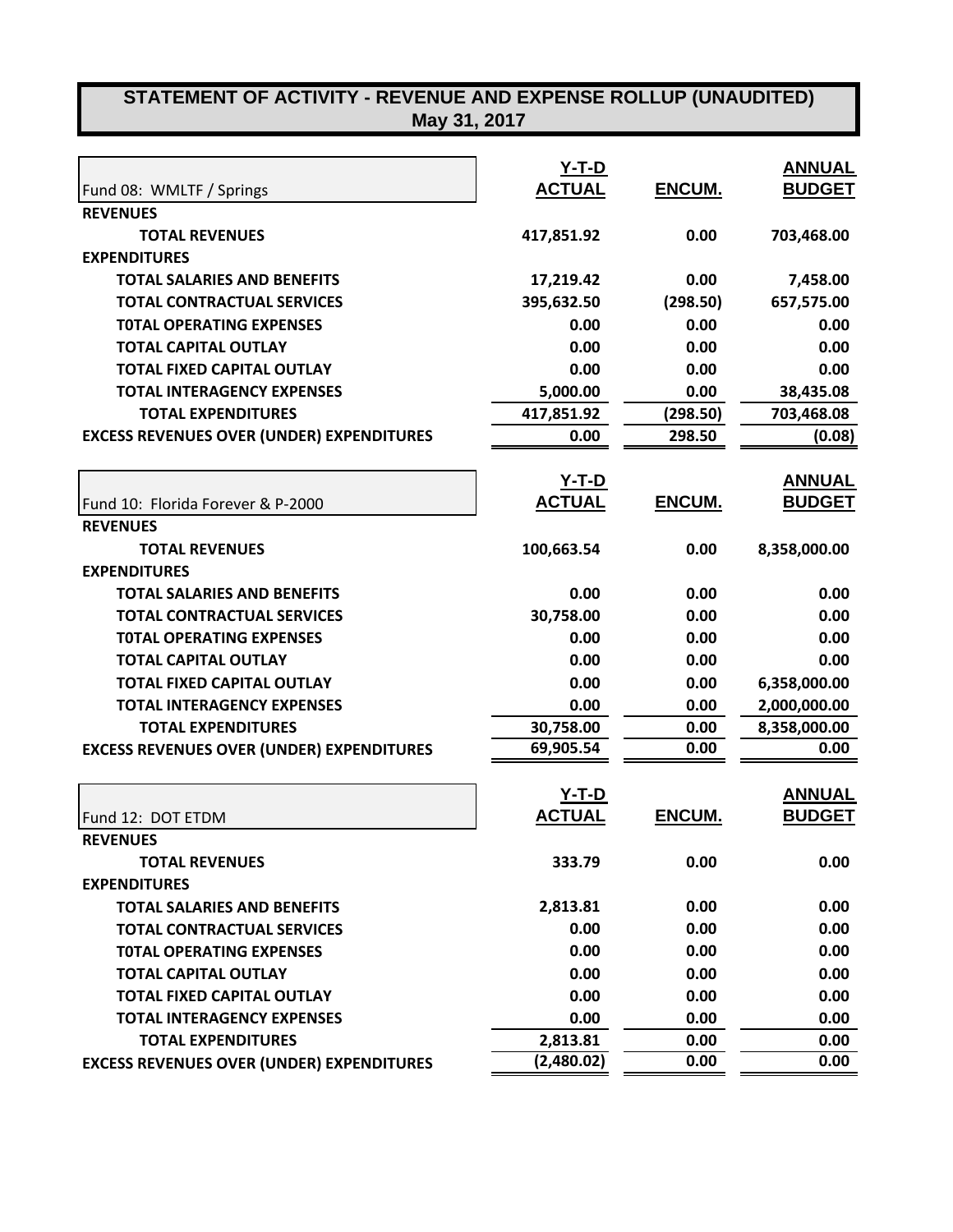## **STATEMENT OF ACTIVITY - REVENUE AND EXPENSE ROLLUP (UNAUDITED) May 31, 2017**

|                                                  | $Y-T-D$       |             | <b>ANNUAL</b> |
|--------------------------------------------------|---------------|-------------|---------------|
| Fund 13: Land Management/Operations              | <b>ACTUAL</b> | ENCUM.      | <b>BUDGET</b> |
| <b>REVENUES</b>                                  |               |             |               |
| <b>TOTAL REVENUES</b>                            | 2,843,107.95  | 0.00        | 4,497,071.00  |
| <b>EXPENDITURES</b>                              |               |             |               |
| <b>TOTAL SALARIES AND BENEFITS</b>               | 446,495.63    | 0.00        | 801,208.18    |
| <b>TOTAL CONTRACTUAL SERVICES</b>                | 672,198.16    | 0.00        | 2,288,829.00  |
| <b>TOTAL OPERATING EXPENSES</b>                  | 173,258.29    | 11,515.41   | 372,081.00    |
| <b>TOTAL CAPITAL OUTLAY</b>                      | 22,497.92     | 79,578.00   | 123,044.00    |
| <b>TOTAL FIXED CAPITAL OUTLAY</b>                | 0.00          | 0.00        | 275,000.00    |
| <b>TOTAL INTERAGENCY EXPENSES</b>                | 36,073.50     | 0.00        | 636,909.00    |
| <b>TOTAL EXPENDITURES</b>                        | 1,350,523.50  | 91,093.41   | 4,497,071.18  |
| <b>EXCESS REVENUES OVER (UNDER) EXPENDITURES</b> | 1,492,584.45  | (91,093.41) | (0.18)        |
|                                                  | <u>Y-T-D</u>  |             | <b>ANNUAL</b> |
| Fund 19: DOT Mitigation                          | <b>ACTUAL</b> | ENCUM.      | <b>BUDGET</b> |
| <b>REVENUES</b>                                  |               |             |               |
| <b>TOTAL REVENUES</b>                            | 77,554.76     | 0.00        | 1,074,132.00  |
| <b>EXPENDITURES</b>                              |               |             |               |
| <b>TOTAL SALARIES AND BENEFITS</b>               | 1,741.02      | 0.00        | 0.00          |
| <b>TOTAL CONTRACTUAL SERVICES</b>                | 67,232.09     | 0.00        | 1,074,131.43  |
| <b>TOTAL OPERATING EXPENSES</b>                  | 0.00          | 0.00        | 0.00          |
| <b>TOTAL CAPITAL OUTLAY</b>                      | 0.00          | 0.00        | 0.00          |
| <b>TOTAL FIXED CAPITAL OUTLAY</b>                | 0.00          | 0.00        | 0.00          |
| <b>TOTAL INTERAGENCY EXPENSES</b>                | 0.00          | 0.00        | 0.00          |
| <b>TOTAL EXPENDITURES</b>                        | 68,973.11     | 0.00        | 1,074,131.43  |
| <b>EXCESS REVENUES OVER (UNDER) EXPENDITURES</b> | 8,581.65      | 0.00        | 0.57          |
|                                                  | <u>Y-T-D</u>  |             | <b>ANNUAL</b> |
| Fund 29: SRP                                     | <b>ACTUAL</b> | ENCUM.      | <b>BUDGET</b> |
| <b>REVENUES</b>                                  |               |             |               |
| <b>TOTAL REVENUES</b>                            | 33,141.03     | 0.00        | 175,000.00    |
| <b>EXPENDITURES</b>                              |               |             |               |
| <b>TOTAL SALARIES AND BENEFITS</b>               | 0.00          | 0.00        | 0.00          |
| <b>TOTAL CONTRACTUAL SERVICES</b>                | 0.00          | 0.00        | 0.00          |
| <b>TOTAL OPERATING EXPENSES</b>                  | 0.00          | 0.00        | 0.00          |
| <b>TOTAL CAPITAL OUTLAY</b>                      | 0.00          | 0.00        | 0.00          |
| <b>TOTAL FIXED CAPITAL OUTLAY</b>                | 0.00          | 0.00        | 0.00          |
| <b>TOTAL INTERAGENCY EXPENSES</b>                | 29,250.00     | 0.00        | 175,000.00    |
| <b>TOTAL EXPENDITURES</b>                        | 29,250.00     | 0.00        | 175,000.00    |
| <b>EXCESS REVENUES OVER (UNDER) EXPENDITURES</b> | 3,891.03      | 0.00        | 0.00          |
|                                                  |               |             |               |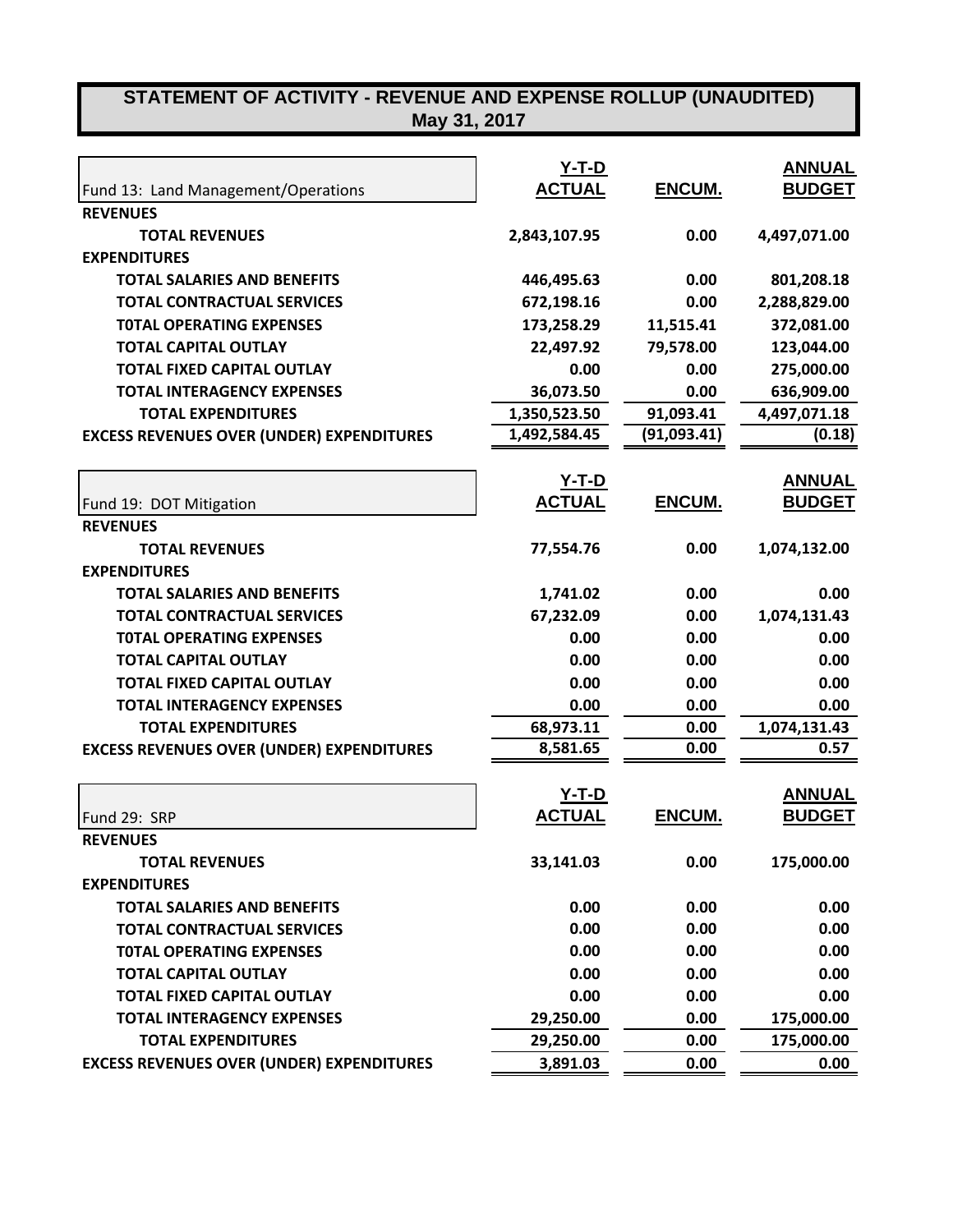## **STATEMENT OF ACTIVITY - REVENUE AND EXPENSE ROLLUP (UNAUDITED) May 31, 2017**

|                                                  | <u>Y-T-D</u>                  |               | <b>ANNUAL</b>                  |
|--------------------------------------------------|-------------------------------|---------------|--------------------------------|
| Fund 30: Camp Blanding Buffer Lands              | <b>ACTUAL</b>                 | <b>ENCUM.</b> | <b>BUDGET</b>                  |
| <b>REVENUES</b>                                  |                               |               |                                |
| <b>TOTAL REVENUES</b>                            | 1,342,496.02                  | 0.00          | 1,340,236.00                   |
| <b>EXPENDITURES</b>                              |                               |               |                                |
| <b>TOTAL SALARIES AND BENEFITS</b>               | 0.00                          | 0.00          | 0.00                           |
| <b>TOTAL CONTRACTUAL SERVICES</b>                | 13,900.00                     | 0.00          | 0.00                           |
| <b>TOTAL OPERATING EXPENSES</b>                  | 0.00                          | 0.00          | 0.00                           |
| <b>TOTAL CAPITAL OUTLAY</b>                      | 0.00                          | 0.00          | 0.00                           |
| <b>TOTAL FIXED CAPITAL OUTLAY</b>                | 618,386.37                    | 0.00          | 1,340,236.00                   |
| <b>TOTAL INTERAGENCY EXPENSES</b>                | 0.00                          | 0.00          | 0.00                           |
| <b>TOTAL EXPENDITURES</b>                        | 632,286.37                    | 0.00          | 1,340,236.00                   |
| <b>EXCESS REVENUES OVER (UNDER) EXPENDITURES</b> | 710,209.65                    | 0.00          | 0.00                           |
|                                                  |                               |               |                                |
|                                                  | <u>Y-T-D</u>                  |               | <b>ANNUAL</b>                  |
| Fund 33: PCS Mitigation                          | <b>ACTUAL</b>                 | ENCUM.        | <b>BUDGET</b>                  |
| <b>REVENUES</b>                                  |                               |               |                                |
| <b>TOTAL REVENUES</b>                            | 923.22                        | 0.00          | 0.00                           |
| <b>EXPENDITURES</b>                              |                               |               |                                |
| <b>TOTAL SALARIES AND BENEFITS</b>               | 0.00                          | 0.00          | 0.00                           |
| <b>TOTAL CONTRACTUAL SERVICES</b>                | 0.00                          | 0.00          | 0.00                           |
| <b>TOTAL OPERATING EXPENSES</b>                  | 0.00                          | 0.00          | 0.00                           |
| <b>TOTAL CAPITAL OUTLAY</b>                      | 0.00                          | 0.00          | 0.00                           |
| <b>TOTAL FIXED CAPITAL OUTLAY</b>                | 0.00                          | 0.00          | 0.00                           |
| <b>TOTAL INTERAGENCY EXPENSES</b>                | 0.00                          | 0.00          | 0.00                           |
| <b>TOTAL EXPENDITURES</b>                        | 0.00                          | 0.00          | 0.00                           |
| <b>EXCESS REVENUES OVER (UNDER) EXPENDITURES</b> | 923.22                        | 0.00          | 0.00                           |
|                                                  |                               |               |                                |
| Fund 51: District Ag Cost Share                  | <u>Y-T-D</u><br><b>ACTUAL</b> | <b>ENCUM.</b> | <u>ANNUAL</u><br><b>BUDGET</b> |
| <b>REVENUES</b>                                  |                               |               |                                |
| <b>TOTAL REVENUES</b>                            | 0.00                          | 0.00          | 2,173,213.00                   |
| <b>EXPENDITURES</b>                              |                               |               |                                |
| <b>TOTAL SALARIES AND BENEFITS</b>               | 0.00                          | 0.00          | 0.00                           |
| <b>TOTAL CONTRACTUAL SERVICES</b>                | 316,572.26                    | 0.00          | 2,114,213.33                   |
| <b>TOTAL OPERATING EXPENSES</b>                  | 0.00                          | 0.00          | 0.00                           |
| <b>TOTAL CAPITAL OUTLAY</b>                      | 0.00                          | 0.00          | 0.00                           |
| <b>TOTAL FIXED CAPITAL OUTLAY</b>                | 0.00                          | 0.00          | 0.00                           |

**TOTAL INTERAGENCY EXPENSES 0.00 0.00 59,000.00**

**TOTAL EXPENDITURES 316,572.26 0.00 2,173,213.33 EXCESS REVENUES OVER (UNDER) EXPENDITURES** (316,572.26) 0.00 (0.33)

 *\*Expenditures to be covered by Fund Balance*